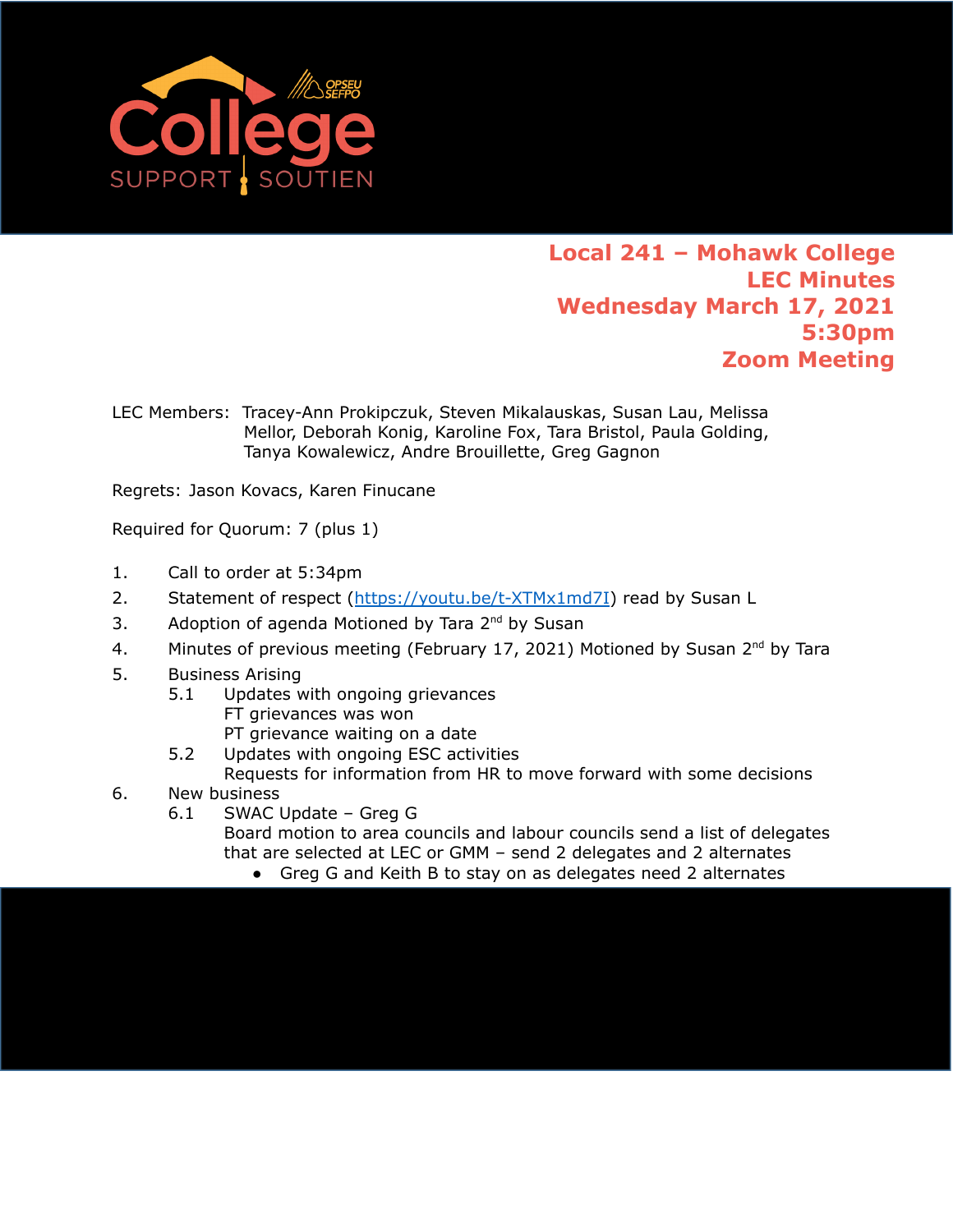

## **Local 241 – Mohawk College LEC Minutes Wednesday March 17, 2021 5:30pm Zoom Meeting**

Dues for 2021 will not need to paid as per motion that was passed Meeting dates have changed

Created a Facebook group, google hangouts to increase networking Bring back some social events

- 6.2 Proposal to split Secretary/Treasurer role into separate roles
- Motion by Susan and 2<sup>nd</sup> by Steve to split the roles Need to make a change to the bylaw to split the roles Send tool kit to Susan and she will post on website
- 6.3 Vote on bylaw amendment at next GMM Will be sent to OPSEU for approval
- 6.4 FT/PT Budget Proposal
- 6.5 Vacation for support staff new item added by Tara Questions around vacation being submitted and will support staff be forced to take vacation No information has been provided and vacations will be taken the same as pre-covid
- 7. Reports of officers
	- 7.1. President
		- Meeting with new HR Manager
	- 7.2. Vice President NA
	- 7.3. Treasurer/Secretary NA
	- 7.4. Communications Officer